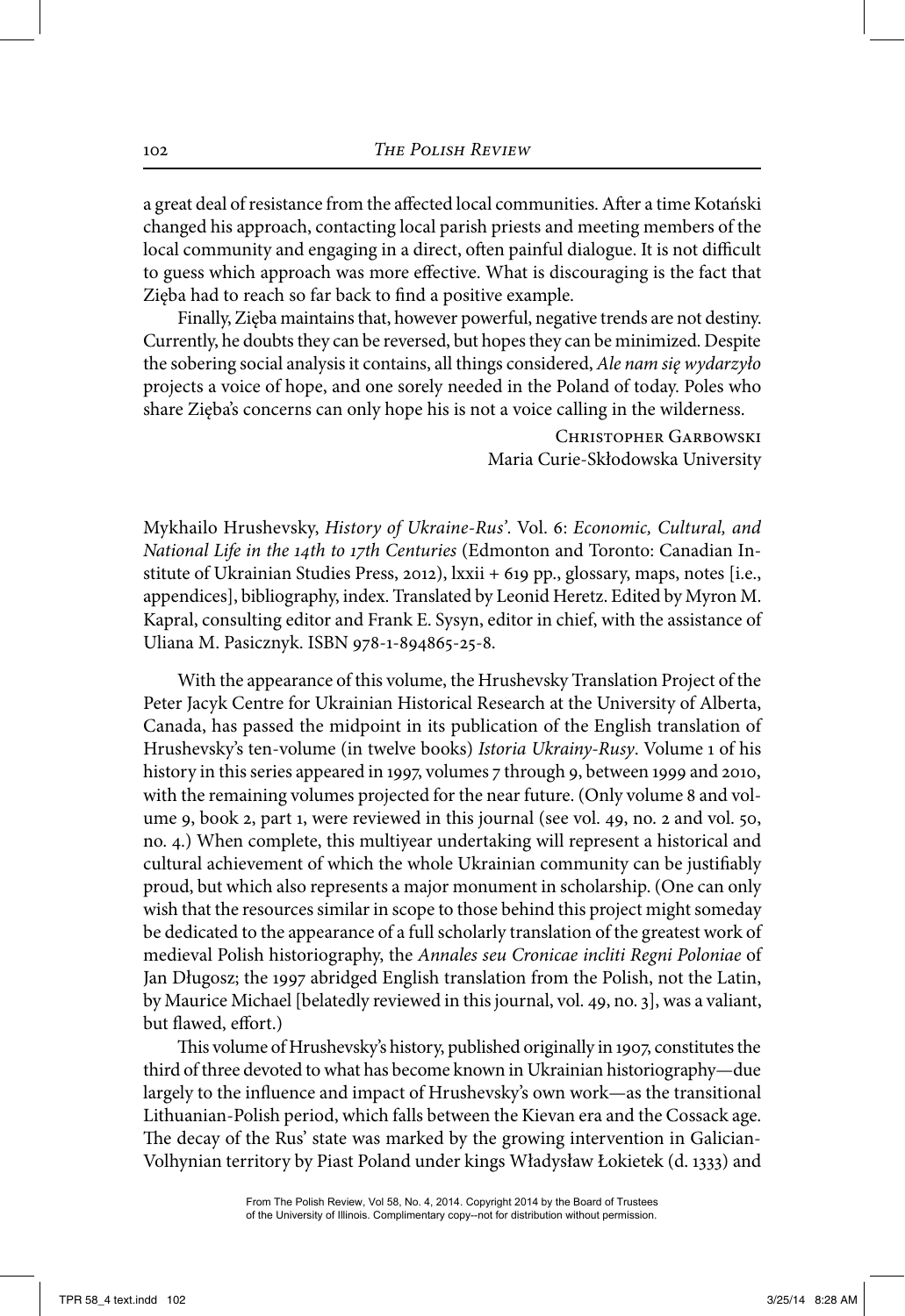Casimir the Great (d. 1370) and by late Gediminid Lithuania. In his fourth volume, Hrushevsky provided a narrative of political and diplomatic developments roughly to the end of the sixteenth century; the fifth volume considered legal aspects of social and cultural relations; and this volume continues this thematic approach, treating economic, cultural, and national issues. His overriding theme is, as he put it in his opening remarks to volume 1 of his history, that in this cycle of Ukraine's past "Byzantine influences gave way to those of the West. . . . A privileged higher stratum enslaved the common folk [and] became increasingly separated from the people in terms of culture and nationality." Eventually, the "awakening of resistance and of national self-defense before the threat of impending national death . . . was initially manifested in the cultural and religious national movement" in which the Ukrainian people were able to preserve an organic continuation from Kiev to the Cossack age and beyond (p. 15).

 The focus in the first of its six chapters is upon economic life, particularly trade and urban manufacture. To Hrushevsky, this was a period of urban decline, accelerated by the manorial system, grounded in the privileges of the nobility, which was imposed by both Poland and Lithuania in the region. In addition, the interests of merchants in cities such as Kraków overrode competition from Lviv. Conversely, he saw the status of the rural economy in both the eastern and western lands of Ukraine, the subject of his second chapter, as being enhanced and reflecting vigorous growth. It was, however, an economy that also carried with it negative effects for those in rural villages. As he put it, "agriculture and manufacture controlled by the nobility served as a stimulus to the endless destruction of the natural wealth of the land and the limitless subjugation of the peasant stratum" (p. 183). In the third chapter, Hrushevsky examines cultural and national relations in an attempt to analyze the national and ethnic composition of society in Ukraine. Here he was interested in the varied processes by which Polonization and Catholicization had their impacts in the various territories of the region, in particular the way in which the ethnic composition of the noble order changed and the processes by which Polonization became the model for administration.

 The fourth chapter of this volume concentrates upon everyday life and culture, with particular reference to family ties and networks, which Hrushevsky saw as increasing in importance in this period. This development was to him especially significant, since political activities had become subordinated to the Polish or Lithuanian state (or, after 1569, the Polish-Lithuanian Commonwealth).The final two chapters are devoted, respectively, to sixteenth-century cultural and religious movements leading to the Union of Brest in 1596 and to struggles after the union in support of it and against it, as reflected in both the activities of individuals and the body of literature, much of it polemical, produced in this tumultuous period. Hrushevsky judges western influences and models, mediated especially through Poland, to have been particularly stifling. He begins his fifth chapter with this observation: "[T]he sociocultural and spiritual movement of the sixteenth century in Poland had [a] great influence on the evolution of Ukrainian life. To be sure, the effect was more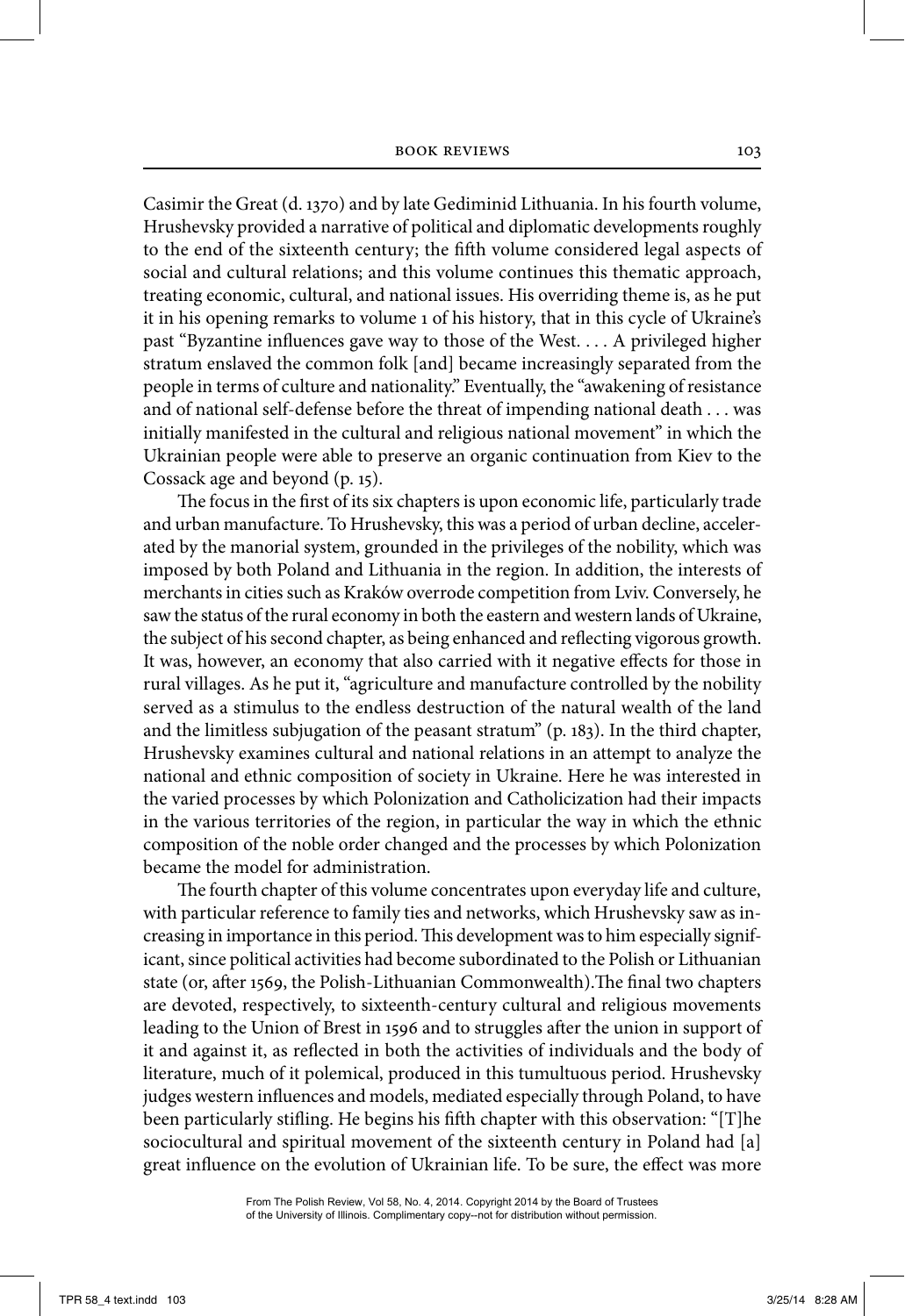negative than positive" (p. 321). He does, however, see instances where local traditions were combined with western norms and produced results that were creative. But the larger effect of the Reformation and Catholic (or Counter-) Reformation had a profoundly negative effect upon, especially, the Orthodox Church. The battles over the eventual Union of Brest were crucial. Sometimes they evoked a conservative response that tried to preserve the old religion but which served merely to prevent distinctive indigenous reforms. But sometimes the result was the growth of a more progressive response, such as the school of Petro Mohyla in Kyiv. Even this was criticized by Hrushevsky, however, because in his judgment it was simply a channel for western culture mediated through Poland. Much more important to him was the development of the Brotherhood Movement, a lay phenomenon among burghers that heightened cultural and national awareness in positive ways. The last chapter concludes with a survey of the polemical literature occasioned by the Union of Brest, which was deeply divisive and had to be overcome in later generations. "Thirteen Notes," which follow, are essentially bibliographical essays (to which the most important subsequent scholarship has been editorially appended).

 The foregoing provides an overview of the contents of this volume. On its own it is an important part of a historiographical achievement—the *Istoria Ukrainy-Rusy* that helped create a national consciousness among the Ukrainian intelligentsia and in broader circles, without which the modern state of Ukraine would be significantly diminished. While his work does not fully meet contemporary historiographical standards, it is still the starting point for the study of Ukrainian history. Hrushevsky's interpretation—a populist one, in which the nation (*naród*) not the state is the governing organizational principle—may not any longer be fully accepted, but it is by no means fully superseded. The challenge to his conclusions, especially for this volume and the two preceding ones by Poles, but including others of his contemporaries, served to stimulate scholarship that has continued to be vital to this day.1 Moreover, there have been archival materials unknown to Hrushevsky that have become known since he wrote, and modern critical historiography has moved beyond the nationalist framework within which, to a large degree, he worked.

 But the importance and usefulness of the volume is greatly enhanced by the editorial contributions that accompany it. These include Frank Sysyn's characteristically insightful Editorial Preface, especially with regard to terminology in translation, and Myron Kapral's Introduction (skillfully translated by Uliana Pasicznyk), which sets this volume in context, provides a sure guide through its themes, points out the strengths and weaknesses of its content, and presents a brilliant analysis of its reception in the early twentieth century and of subsequent scholarship that has confirmed, challenged, modified, and, in some instances, recast the Hrushevsky contribution. One of his comments about the contributions of this history is particularly apposite:

 <sup>1.</sup> See, for example, the edited volume by Thomas Wünsch and Andrzej Janeczek, *On the Frontier of Latin Europe. Integration and Segregation in Red Ruthenia, 1350–1600* (Warsaw: Institute of Archaeology and Ethnology of the Polish Academy of Sciences, 2004).